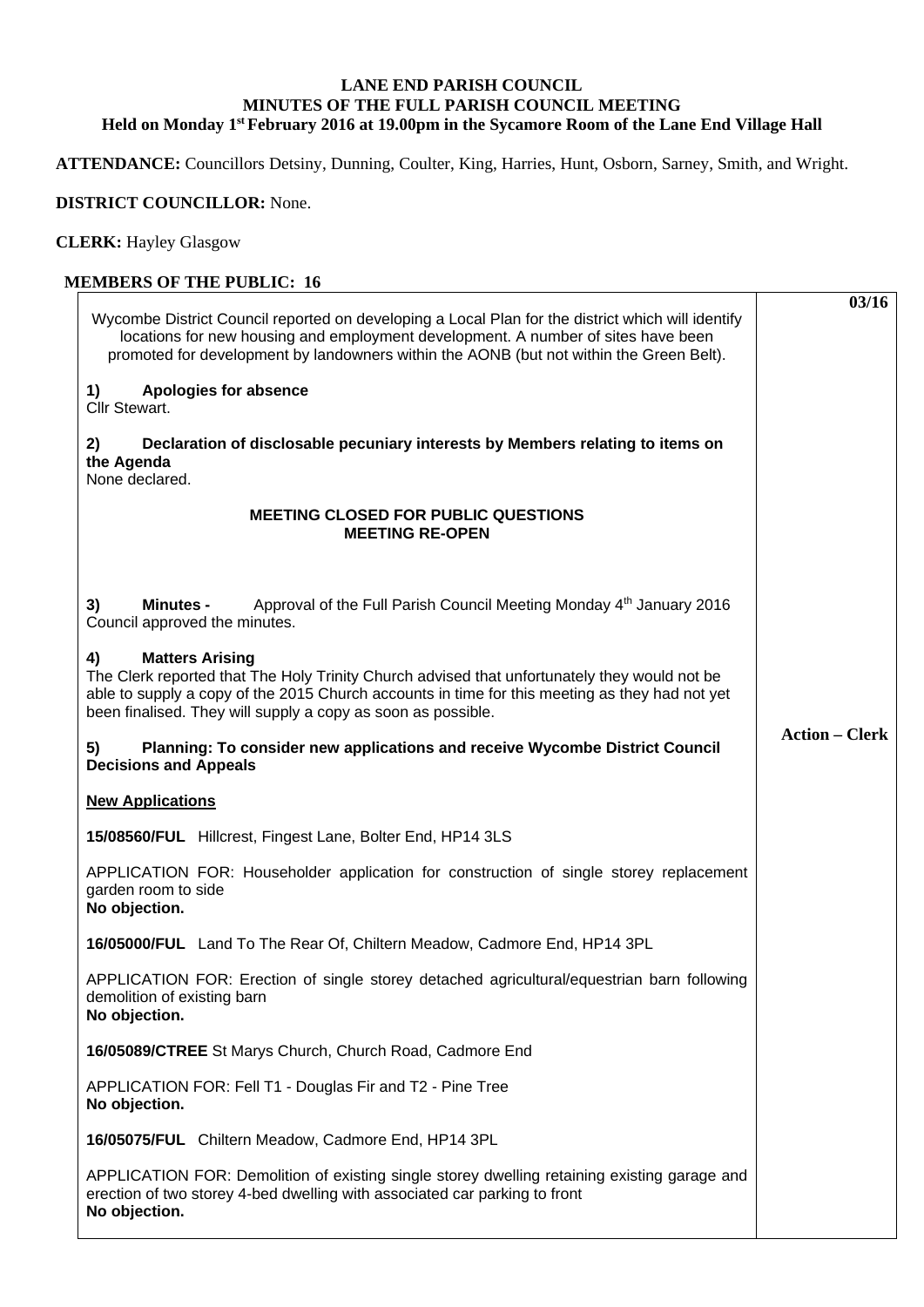| 15/08481/FUL Conifers Gardenland Nursery, Church Road, Cadmore End, HP14 3PJ                                                                                                                                                                                                                                                                                                  | 04/16                 |
|-------------------------------------------------------------------------------------------------------------------------------------------------------------------------------------------------------------------------------------------------------------------------------------------------------------------------------------------------------------------------------|-----------------------|
| APPLICATION FOR: Demolition of existing buildings & erection of 1 x 5 bed detached dwelling<br>with detached carport, associated car parking & served by the existing vehicular access<br>(alternative scheme to PP 15/06356/FUL)<br>No objection.                                                                                                                            |                       |
| 16/05074/FUL Russets, Bolter End Lane, Bolter End, HP14 3NB                                                                                                                                                                                                                                                                                                                   |                       |
| APPLICATION FOR: Householder application for construction of replacement detached single<br>storey garage (part retrospective)<br>No objection.                                                                                                                                                                                                                               |                       |
| Finance -<br>Approval of payment of Accounts for February 2016<br>6)<br>i)<br>Council approved the accounts for payment.                                                                                                                                                                                                                                                      |                       |
| ii)<br>To consider Clerks Salary increase & overtime                                                                                                                                                                                                                                                                                                                          |                       |
| One Councillor suggested this matter be discussed in closed session but the Chair stated he<br>had been advised that Government policy was to be as transparent as possible and this should<br>only be discussed in closed session if the Clerk so wished.                                                                                                                    |                       |
| The Clerk is currently on Spinal Column Point 26 and her last SCP increase was in 2014. The<br>recommendation for Council to consider was that the Clerk's salary should be adjusted to SCP<br>28.                                                                                                                                                                            |                       |
| The majority of Councillors were very appreciative of The Clerk's work and the contribution she<br>made to the Parish. This view was supported from the public gallery.                                                                                                                                                                                                       |                       |
| As background information the Chair reported that the Clerk was on a comparatively low scale<br>even though she had been in office for nearly 7 years. As an example she had recently been<br>appointed as Clerk of Piddington and Wheeler End Parish Council (a much smaller and<br>therefore less challenging position) and her starting scale was SCP 29.                  |                       |
| One Councillor objected to the amount of the scale increase because she stated that any<br>increase should be capped in line with Government policy of capping local government<br>employees at no more than 1% per annum increase.                                                                                                                                           |                       |
| The Vice-Chair stated that this was wrong and that scale adjustments to Clerks' salaries were<br>not capped and Council were free to award any scale increase they thought justified. It was<br>noted that Council's usual practice is to take note of the SLCC/NALC SCP award table but not<br>be bound by it.                                                               |                       |
| Notwithstanding this two Councillors still thought the proposed scale increase was excessive<br>and consequently the Chairman called for a vote on the matter.                                                                                                                                                                                                                |                       |
| Councillors voted 8 to 2 in favour of the recommend SCP scale increase to Point 28.                                                                                                                                                                                                                                                                                           |                       |
| The Clerk has worked 19.5 hours of overtime during the last two months of 2015. Council<br>resolved to pay The Clerk the overtime in full.                                                                                                                                                                                                                                    |                       |
| To consider street lighting quotations<br>iii)<br>SEC have highlighted a number of faulty lighting columns. These issues have arisen during the<br>6 yearly maintenance inspection and testing of all of our street lights and, as such, is an<br>exceptional cost.                                                                                                           | <b>Action – Clerk</b> |
| The works are for:                                                                                                                                                                                                                                                                                                                                                            |                       |
| The disconnection and reconnection of electricity supply to 3 street light columns and 1<br>a)<br>street light pole bracket.<br>The replacement of 3 damaged street light columns with new street light columns and<br>b)<br>LED Lanterns and 1 Control Box on a street light pole bracket.<br>The replacement of 1 broken Street Light Lantern with a new LED Lantern.<br>C) |                       |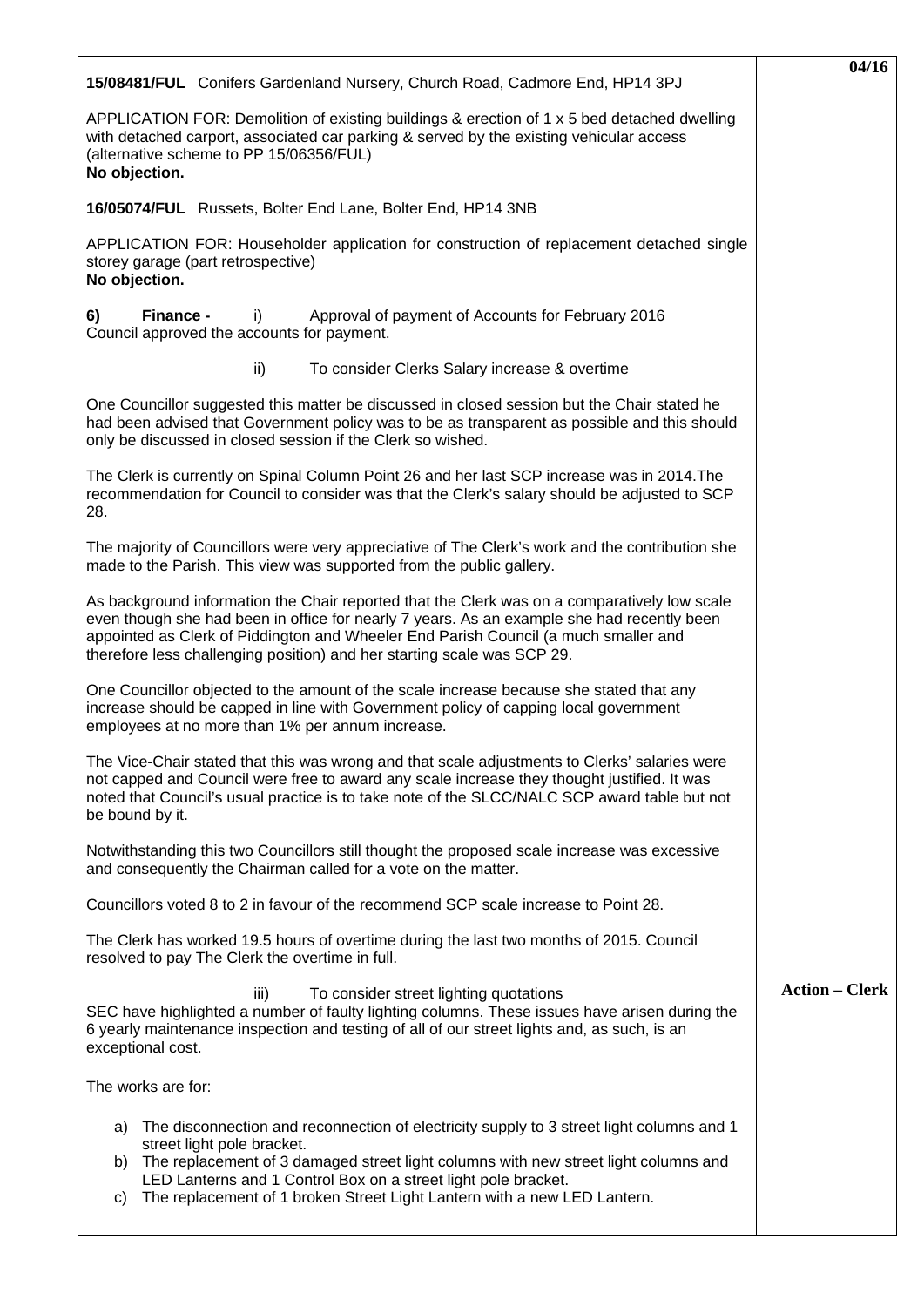| Council resolved to accept the quotations.                                                                                                                                                                                                                                                                                                                                                                                                                                     | 05/16                 |
|--------------------------------------------------------------------------------------------------------------------------------------------------------------------------------------------------------------------------------------------------------------------------------------------------------------------------------------------------------------------------------------------------------------------------------------------------------------------------------|-----------------------|
| <b>Grass Cutting as per the Devolution Agreement</b><br>7)<br>Council had previously agreed to accept the Devolution Agreement from BCC for grass cutting.<br>Buckland Landscapes have quoted for all verges as highlighted on the maps provided by BCC.<br>Grass cutting would take place on 6 occasions during the growing season.<br>Council resolved to accept the quotation supplied.<br>The Clerk and The Chairman will sign the Devolution Agreement and return to BCC. | <b>Action – Clerk</b> |
| <b>Land at Lammas Way</b><br>8)                                                                                                                                                                                                                                                                                                                                                                                                                                                | <b>Action – Clerk</b> |
| Councillors visited the site before the meeting and raised concerns about the trees. They<br>thought if problems were to arise it could prove very costly.                                                                                                                                                                                                                                                                                                                     |                       |
| Council resolved to take on the responsibility for the grounds maintenance at Lammas Way                                                                                                                                                                                                                                                                                                                                                                                       |                       |
| rather than a freehold transfer.<br>This would only entail grass cutting and the responsibility for the trees would remain with WDC.                                                                                                                                                                                                                                                                                                                                           |                       |
| The Clerk will confirm the decision with WDC and contact Buckland Landscapes to ask if this<br>work can be undertaken as part of the quotation presented for devolved services.                                                                                                                                                                                                                                                                                                |                       |
| Recommendations for appointment of Trustee(s) to the Mole and Pickett Charities                                                                                                                                                                                                                                                                                                                                                                                                | <b>Action – Clerk</b> |
| 9)<br>Council received 3 applications for the position of Trustee(s) to the Mole and Picket Charities.<br>Councillors Detsiny, Harries and Smith interviewed all candidates and made recommendations                                                                                                                                                                                                                                                                           |                       |
| at the meeting to invite candidates 1 and 2 to join The Board.                                                                                                                                                                                                                                                                                                                                                                                                                 |                       |
| The Clerk will write to all candidates and the current Board of Trustees to inform them of the<br>decision.                                                                                                                                                                                                                                                                                                                                                                    |                       |
| To agree installation of dog waste bins<br>10)                                                                                                                                                                                                                                                                                                                                                                                                                                 |                       |
| Council resolved to install dog waste bins on Ditchfield, Wheeler End & Handleton Commons.<br>The Clerk will also look at the bin near Edmonds Parade shops as this may need to be replaced.                                                                                                                                                                                                                                                                                   | <b>Action – Clerk</b> |
| 11)<br>Clerk's report                                                                                                                                                                                                                                                                                                                                                                                                                                                          | <b>Action - Clerk</b> |
| Allotment rents have all now been paid. Some tenants have given up their plots and<br>L.                                                                                                                                                                                                                                                                                                                                                                                       |                       |
| these are in the process of being reallocated. On the larger plots, some tenants<br>have chosen to half their plot.                                                                                                                                                                                                                                                                                                                                                            |                       |
| Clive Setter from AED Locator (E.U.) was due to attend the February PC meeting<br>Ш.<br>but this has now been moved to March. He will give a presentation regarding the<br>possibility of installing two HeartSafe® AED cabinets and defibrillators in The<br>Village.                                                                                                                                                                                                         |                       |
| Councillors should consider what they would like on the agenda at the Annual<br>III.<br>Parish Meeting. Suggestions were, a presentation from WDC on developing the                                                                                                                                                                                                                                                                                                            |                       |
| Local Plan and an update from the Local Police.<br>IV.<br>Council agreed to have a stall at the Village Fete. Councillors should start to work<br>on ideas for this.                                                                                                                                                                                                                                                                                                           |                       |
| V.<br>The Clerk has submitted the precept to WDC.                                                                                                                                                                                                                                                                                                                                                                                                                              |                       |
| Complaints were received from Parishioners and the Conference Centre re flooding<br>VI.<br>on Church Road, near the Conference Centre. This was reported to BCC.                                                                                                                                                                                                                                                                                                               |                       |
| VII.<br>LEAG will be holding a table top dale in Lane End Village Hall on Saturday 27 <sup>th</sup><br>February.                                                                                                                                                                                                                                                                                                                                                               |                       |
| The Clerk has recently received a few e-mails from parishioners about the poor<br>VIII.<br>state of Finings Road Car Park. I have directed these to WDC.                                                                                                                                                                                                                                                                                                                       |                       |
| Jil Runge has temporarily stepped down from her role as secretary to LEAG. Jackie<br>IX.<br>Price has offered to take on this role.                                                                                                                                                                                                                                                                                                                                            |                       |
| <b>Invitations to Meetings, Correspondence &amp; Reports received</b><br>12)<br>Report noted.                                                                                                                                                                                                                                                                                                                                                                                  |                       |
| 13)<br><b>Matters raised by Councillors</b>                                                                                                                                                                                                                                                                                                                                                                                                                                    |                       |
| CIIr Harries reported that the Twinning Association is holding a French themed dinner in the                                                                                                                                                                                                                                                                                                                                                                                   | <b>Action - All</b>   |
| G&A on 3rd March.<br>Cllr Wright reported that the grass verge outside the T&L site where the care home is being built                                                                                                                                                                                                                                                                                                                                                         |                       |
| has been damaged. The Clerk will contact BCC re this issue.                                                                                                                                                                                                                                                                                                                                                                                                                    | <b>Action – Clerk</b> |
| Cllr Wright expressed a concern about the rubbish in between the two fences which back onto<br>the new housing development on footpath 25. Cllr Wright will contact WDC direct on this issue.                                                                                                                                                                                                                                                                                  | <b>Action – Cllr</b>  |
| Cllr Osborn raised a concern that a property on Moorend Common has a skip on the Common.                                                                                                                                                                                                                                                                                                                                                                                       | Wright                |
| The Clerk will contact the property owner about this issue.<br>CIIr Smith reported that due to other commitments she is stepping down from arranging the                                                                                                                                                                                                                                                                                                                       | <b>Action – Clerk</b> |